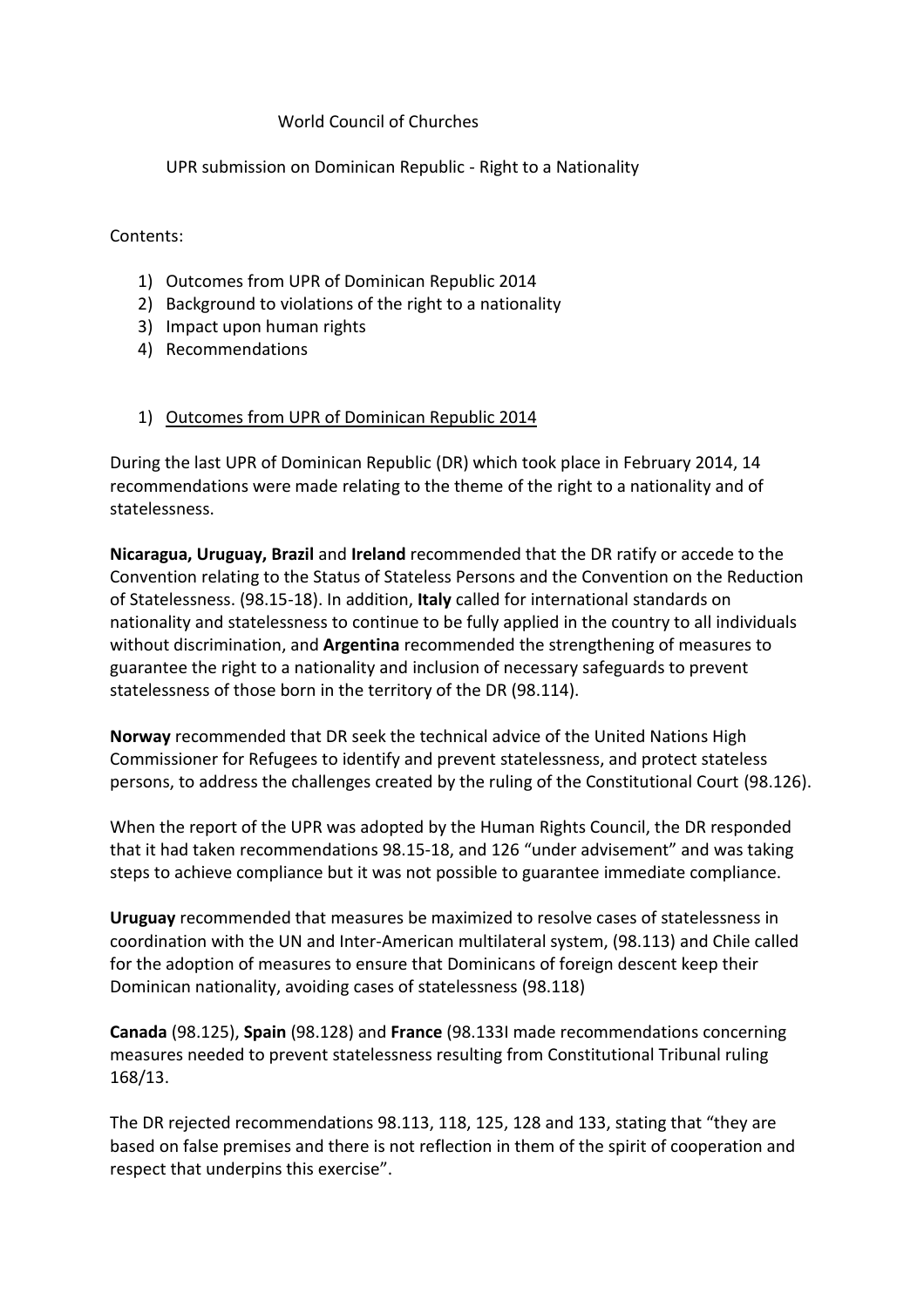In addition, during the review, **Jamaica** expressed the concern that "the discriminatory Constitutional Court ruling TC0168/13 would render many persons of Haitian descent stateless, which was of concern. It welcomed the resumption of dialogue with Haiti in seeking to address this issue. It urged the Government to resolve the issue of citizenship rights of Dominicans of Haitian descent and other affected nationals."

## 2) Background to violations of the right to a nationality

Thousands of Haitians arrived in the DR in 1918 when the sugar cane plantations were created. At the beginning only men went, but during the 1930s and 40s, both men and women moved there. The newly arrived Haitians were given the equivalent of a work permit, which allowed them to stay, work and register their children, who became Dominicans through the principle of *jus soli* - being born in the land. These descendants constitute a significant minority in the country.

Although they have always faced discrimination and exclusion, being born in the DR was enough to acquire Dominican citizenship until 2010. The only exceptions were births to people "in transit" and the children born to diplomats. Current concerns began in 2004 with Migration Law 285-04 which stated that parents need to be "legal" in order for their children to be Dominican. According to this migration law, in 2007, Resolution 12-07 started to bring limitations to the acquisition of nationality. The Civil registry started to review all birth certificates and identify people on the basis of their surnames, locations and ID papers of the parents. People who had finished school and wanted a passport to go to University had difficulty to renew their birth certificates (which need an up to date photograph). Thousands of people were denied their right to obtain a legally attested copy of their birth certificate, which in the Dominican Republic is requirement for access to basic services and rights like registering in University, marriage, registering children and obtaining decent work.

In 2013 the Constitutional Court then ruled in its judgement 168/13 that all Dominicans from Haitian origin born in the country within the period from 1929 to 2007 were not Dominicans, but Haitians "in transit." The effect of this ruling was to determine that Dominicans of Haitian origin had never been Dominicans, and rendered them stateless.

Following the UPR of February 2014, and following international pressure against the Ruling 168-13 the Dominican legislature passed a Naturalization Law in May that year that was intended to assist affected Dominicans reclaim their citizenship. The Law envisaged the validation of birth certificates and the restoration of nationality for those registered as born on Dominican soil between 1929 and 2007 (Group A). In addition, a special registration procedure for those who were born on Dominican soil but never registered in the Dominican civil registers, was created in the section for birth records of foreign nationals (Group B)

It also allowed such people to apply to regularize their status as migrants and, after two years, to apply for Dominican citizenship through the regular naturalization procedure. However, those born between 2007 and 2010 were not covered by this law. The law placed the burden of proof on the affected individuals to provide records of their births as well as their parents' births in the Dominican Republic, and was hampered by implementation flaws.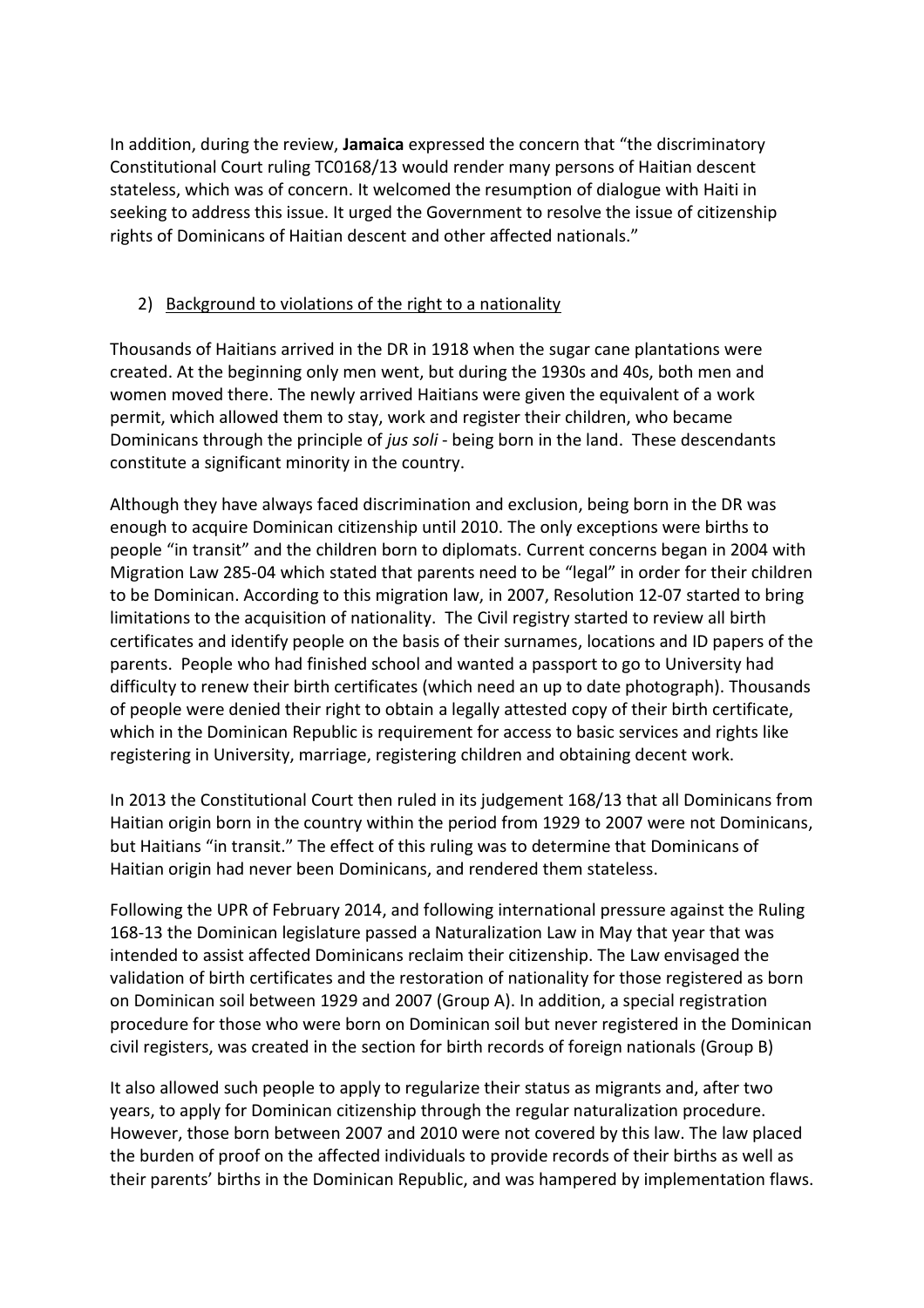Many of the births were either never registered—in many cases because Dominican government officials denied records to people of Haitian descent, or because Dominican officials did not return original birth certificates to people.

Today, there are nearly 53,827 people from Group A, and approximately 79,947 in Group B. 8,755 from Group B have started the registration process, but it is still not clear if they can become nationals. But the most critical are the 70,000 or so left who do not belong to any group, and whose situation remains unclear.

As a result of this legislation and Constitutional Court decisions, people of Haitian origin are fragmented, and live in segregation. The number of stateless people is unclear, but the majority are women and children. According to Encuesta Nacional de Inmigrantes (ENI, National Survey of Inmigrants) 2012, of the 53,827 in Group A, only 13,500 have been benefited from the law 169-14, leaving around 40,327 in an uncertain situation. There are 79,947 persons belonging to Group B, and according to the preliminary figures of the Ministry of Interior and Police (MIP) indicates that only 8,755 people benefited from Law 169-14.

#### 3) Impact upon human rights

Statelessness can also be understood as an enormous socio-economic liability that negatively affects the overall human rights situation and personal well-being of affected persons and thus contributes and exacerbates poverty. Being stateless in the Dominican Republic negatively impacts the satisfaction of people's basic needs for food, clothing, and shelter and violates many other rights. The right to an adequate living standard, the right to water, the human right to work are neither protected not guaranteed. The social marginalization created by the deprivation of identity documentation is a major obstacle to overcoming structural poverty, especially in rural areas of the Dominican Republic. In the "Bateyes"- sugar cane plantations - generations of people of Haitian descent live and work in undocumented and governmentally neglected circumstances. As they do not enjoy their right to nationality, they are unable to enjoy other human rights that would enable them to overcome discriminatory and marginalised living situations.

Statelessness is a very divisive issue in the DR, even within the government. Haitian descendants are now the third and even fourth generation to be born in the DR, but some political parties make use of the anti-Haitian discourse and consider such people as transients even after 50-70 years. The government goes as far as recognising that there is a nationality problem for people of Haitian origin living in the country, but never uses the word "statelessness".

# *Conditions in the sugar cane plantations – the "Bateyes"*

Most of the Dominicans of Haitian descent are still living in the Bateyes, as their parents and grandparents did. Bateyes belong to the government and private corporations, and most remain isolated and lacking in basic infrastructure, such as a lack of running water and electricity, and access to education, as they did when the first Haitian migrants worked in them over 100 years ago.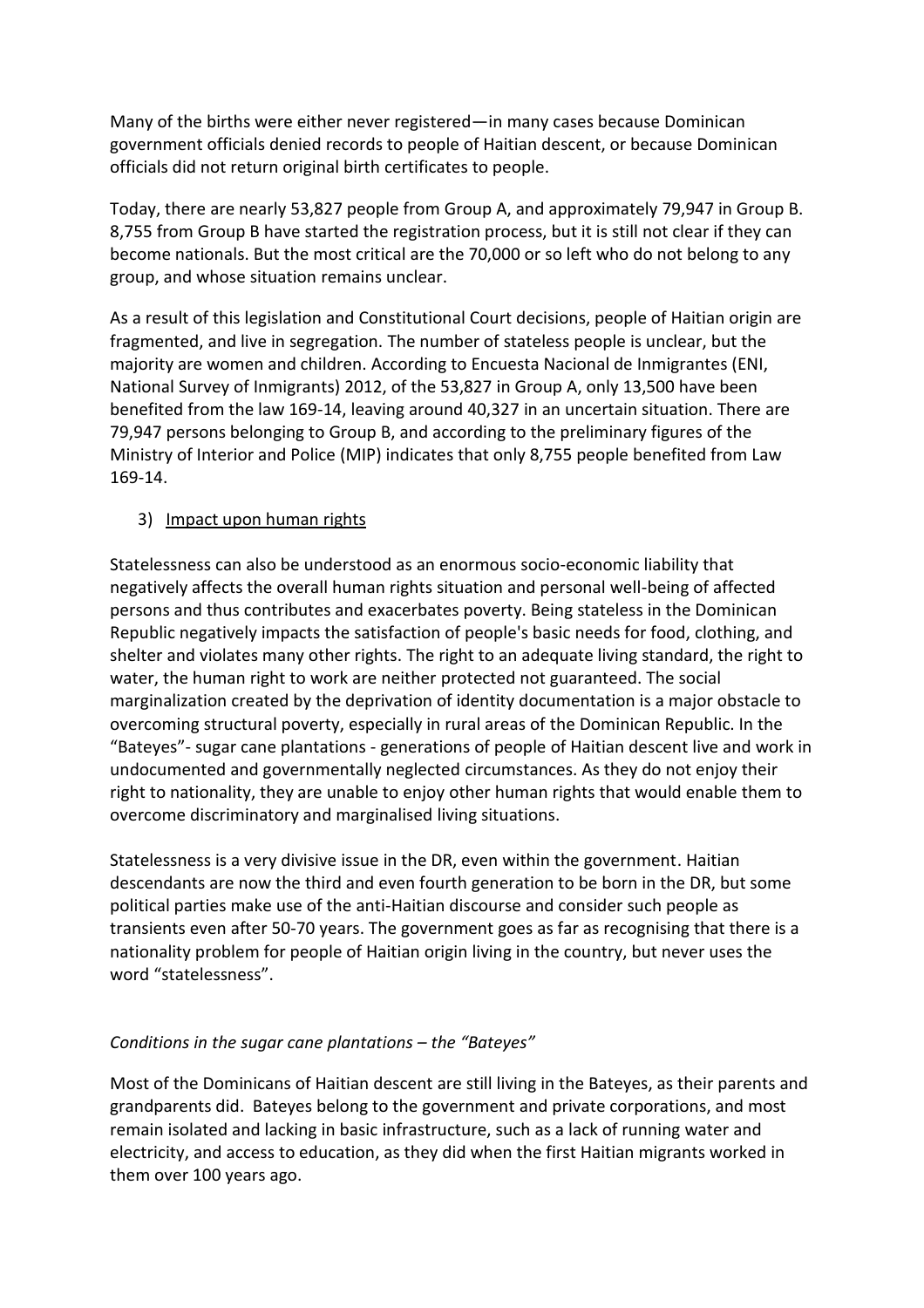Concerns include an insufficient supply of clean drinking water and limited access to adequate sanitation systems which impacts upon the right to health of those who live and work there. The infant mortality rate is higher than the national average. In the Bateyes, most families consist of both members from group A and from Group B, with some who have no one in either group.

### *Other affected groups*

Whilst people of Haitian descent account for over 86 percent of the affected population, some people from other origins are also affected. It is estimated that there are more than 25,000 Venezuelans (according to ENI 2017) who have overstayed their tourist visas in the DR, of whom an estimated 22,000 are in need of protection and have no access to documentation.

They are economically vulnerable, have limited access to health services, and are at particular risk of being trafficked. Some are trying to apply for a humanitarian visa.

The 2013 Constitutional Ruling (168-13) also affected people of European descent who were born and raised in the country, and who overnight lost their Dominican nationality. Unlike those of Haitian descent, they had another nationality (European) which explains why they have not become stateless.

#### 4) Recommendations:

The World Council of Churches makes the following recommendations:

- 1) The Dominican Republic is urged to accede and adhere to the Convention relating to the Status of Stateless Persons and the Convention on the Reduction of Statelessness as a matter of urgency.
- 2) The Government of the Dominican Republic must take measures to address the ongoing and institutionalized discrimination against Dominicans who are described as Dominicans of Haitian descent. This can be accomplished through education and awareness-raising campaigns throughout the country.
- 3) The Dominican Republic must recognize the citizenship of those currently referred to as "Dominicans of Haitian descent" – this language must be addressed so that such people are simply recognized in law as "Dominicans".
- 4) The Dominican Government must provide clear information concerning the results of the implementation of law 169-14, and the ENI-2017, and present the results to the Dominican and international communities. At the time of writing this report, no such information as been made available as to how many people in Group A have benefited from the law, and how many in Group B have acquired Dominican nationality through the naturalisation process.